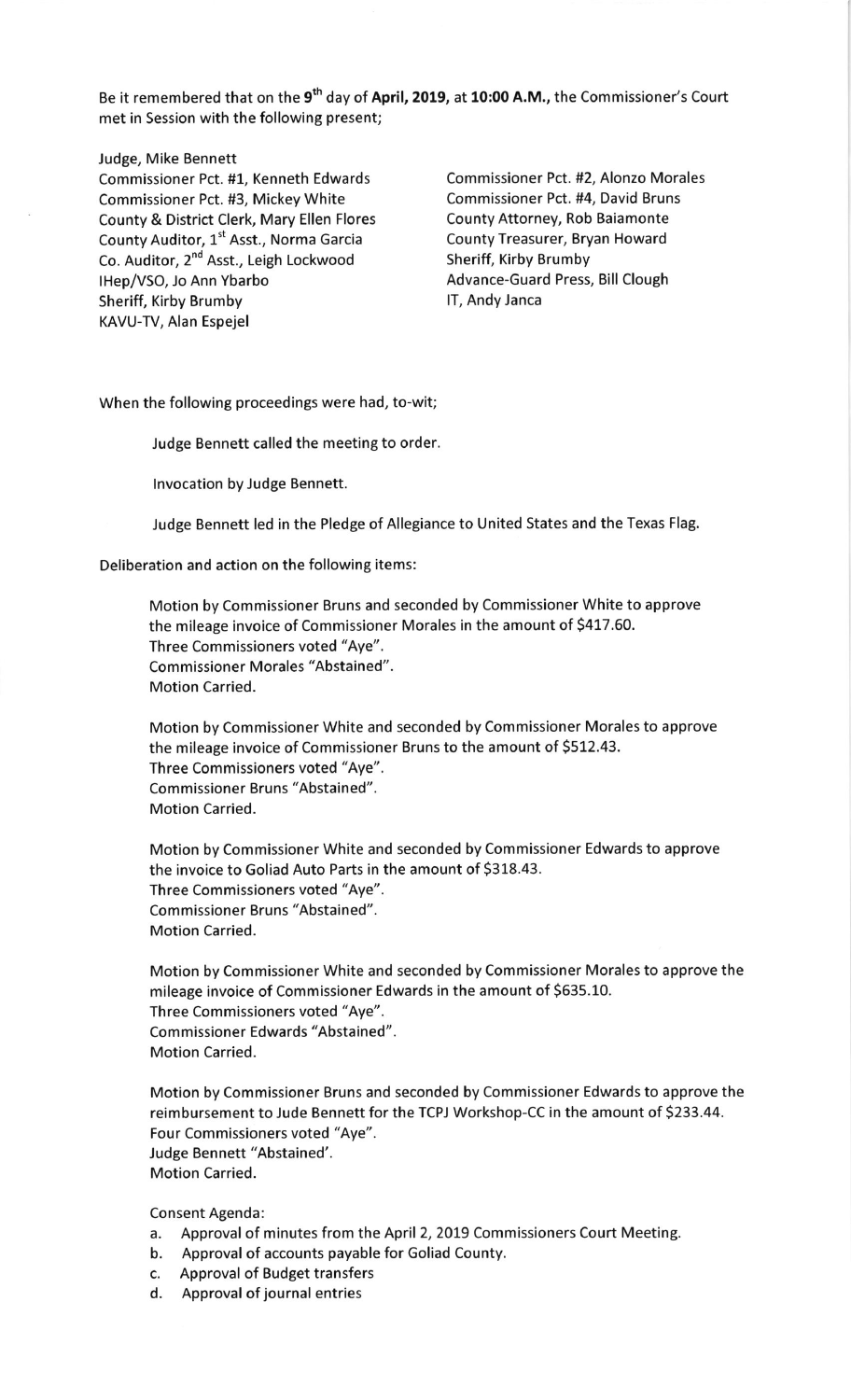e. Receive reports from the following county officials and departments; take appropriate action:

(1) Justice of the Peace, Precinct 1

- (2) Library
- (3) Treasurer
- (4) Justice of the Peace, Precinct 2

Motion by Commissioner Bruns and seconded by Commissioner Morales to approve the Consent Agenda.

Four Commissioners voted "Aye". Motion Carried.

Commissioner White questioned all the overtime in the EMS Department. We have one full timer with 112 hour of overtime and some with 30 or 60 hours of overtime. We also have a part-timer with 15 hours of overtime and they should not have any overtime. Judge Bennett stated overtime is the killer. We are looking for two crews instead of one.

Commissioner Edwards questioned if they are seeing all the money transferred in? Judge Bennett stated they are, everything must come to court.

- 2. Motion by Commissioner Bruns and seconded by Commissioner Edwards to approve the Contract for Professional Services between Goliad County and Allison, Bass & Magee, LLC. with the funds to come from the County Judges' budget. Four Commissioners voted "Aye". Motion Carried.
- 3. Judge Bennett presented a power point presentation on Road Status Report sample and instructions.
- 4. Motion by Commissioner White and seconded by Commissioner Bruns to approve the Guidelines and Criteria for Granting Tax Abatement in a Reinvestment Zone Created in Goliad County. Four Commissioners voted "Aye". Motion Carried.
- 5. ltems 5 and 6 were blank as posted on the Agenda.
- 6.

## 7. Public Comment

None received

## 8. Public Announcements

Commissioner White is working on grant paperwork for the bridge on Seiler Road. The cost is 5100,000.00 for bridges, crossings and culverts. He has three years to complete the work. lf any Commissioner has any work to be done on bridges, crossings or culverts, they would be able to use any left over funds from his project.

Commissioner Bruns - I just found out they have taken Danforth Road off the bid list. This is the third time they have done this. We completed the roof on the EMS Bldg. We are looking at adding two drive-through bays on the right side and closing one bay on the left side for dormitories and adding a complete shower.

Judge Bennett - I spoke to six or seven people from TX.Dot and I told them I felt Goliad County was getting leftovers from them. They immediately showed me Danforth Road and assured me Goliad County was not.

Commissioner Edwards  $-1$  have one man at the dump this week. I'm also getting things ready for Cinco de Mayo. We can't mow roads because of the wildflowers.

Commissioner Morales - Don't forget Thursday is the annual hurricane conference at the Victoria Community Center and the Senior Citizen raffle tickets.

Commissioner Bruns - We are paving roads today.